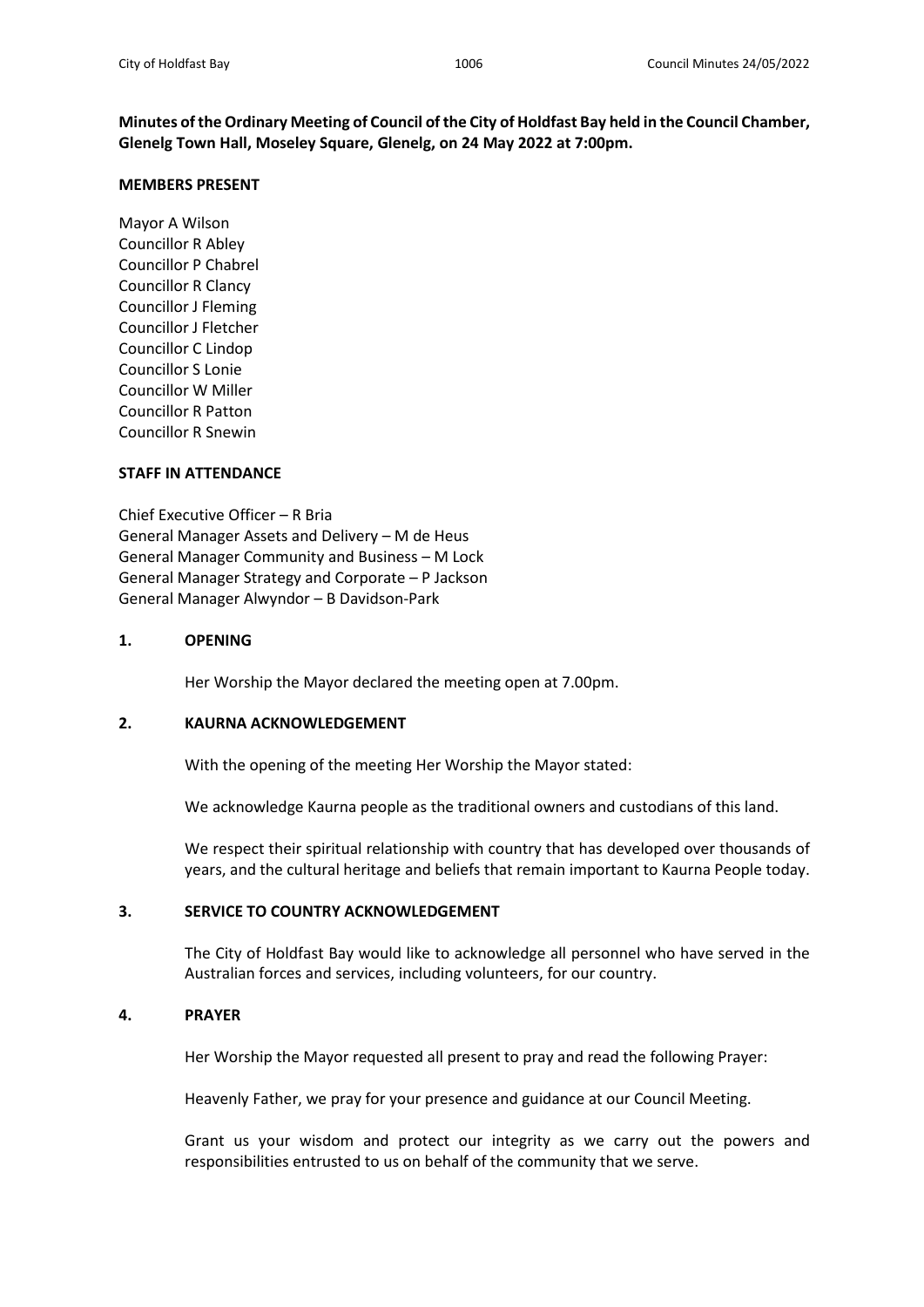## **5. APOLOGIES**

- 5.1 Apologies Received Councillor Bradshaw
- 5.2 Absent Councillor Smedley (Leave of Absence)

# **6. ITEMS PRESENTED TO COUNCIL -** Nil

# **7. DECLARATION OF INTEREST**

Members were reminded to declare their interest before each item.

## **8. CONFIRMATION OF MINUTES**

**Motion C240522/2599**

 **That the minutes of the Ordinary Meeting of Council held on 10 May 2022 be taken as read and confirmed.** 

Moved Councillor Lonie, Seconded Councillor Patton **Carried Unanimously**

# **9. PUBLIC PRESENTATIONS**

- 9.1 **Petitions** Nil
- 9.2 **Presentation** Nil
- 9.3 **Deputations** Nil

## **10. QUESTIONS BY MEMBERS**

## 10.1 **Without Notice**

## 10.1.1 **Vacancy Rate on Jetty Road, Glenelg**

Councillor Miller asked a question in relation to the vacancy rate along Jetty Road, Glenelg.

General Manager, Community and Business took the question on notice.

# 10.1.2 **Toilets at Bouchee Walk**

Councillor Patton asked a question in relation to the toilets at Bouchee Walk.

Chief Executive Officer took the question on notice.

# 10.1.3 **Traffic Calming Investigation, Seacliff**

Councillor Lindop asked for an update on the traffic calming investigation for Seacliff.

General Manager, Assets and Delivery provided a response.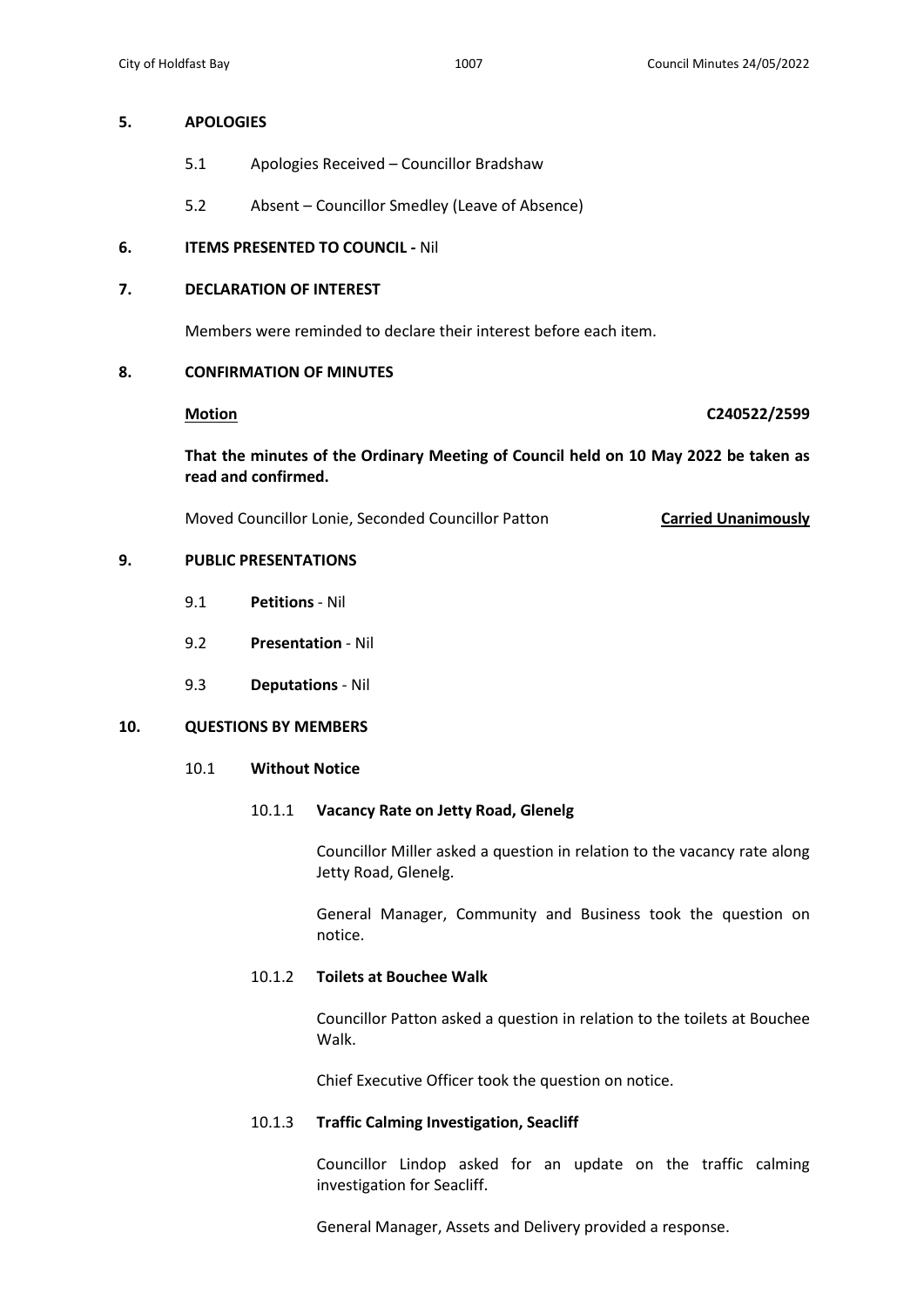## 10.1.4 **Kauri Community Centre**

Councillor Lindop asked a question in relation to the proposed public toilets at Kauri Community Centre.

General Manager, Assets and Delivery provided a response.

### 10.1.5 **Trees on Addison Road**

Councillor Fleming asked a question in relation to the health of some of the trees on Addison Road.

General Manager, Assets and Delivery took the question on notice.

10.2 **With Notice** - Nil

### **11. MEMBER'S ACTIVITY REPORTS** - Nil

### **12. MOTIONS ON NOTICE**

12.1 **Motion on Notice – New Year's Eve Budget - Councillor Miller** (Report No: 167/22)

### **Motion C240522/2600**

 **That Council endorses the Mayor to write to the Premier Peter Malinauskas, Holdfast Bay state representatives and any other relevant Ministers to request greater State Government support in delivering Council's New Year's Eve celebrations with particular reference to:** 

- **1. The genesis and purpose of NYE at the Bay in its current form having come from state government to aid in crowd control and its overall benefit to the entire state; and**
- **2. The financial burden of safety and other requirements determined by the state on Council to comply with making up a significant portion of costs; and**
- **3. The current fiscal imbalance between Council and state government in delivery of the events.**

Moved Councillor Miller, Seconded Councillor Fleming **Carried Unanimously**

## **13. ADJOURNED MATTER -** Nil

# **14. REPORTS OF MANAGEMENT COMMITTEES AND SUBSIDIARIES**

### 14.1 **Minutes – Jetty Road Mainstreet Committee – 4 May 2022** (Report No: 147/22)

The Minutes of the Jetty Road Mainstreet Committee meeting held on 4 May 2022 were attached and presented for Council's information.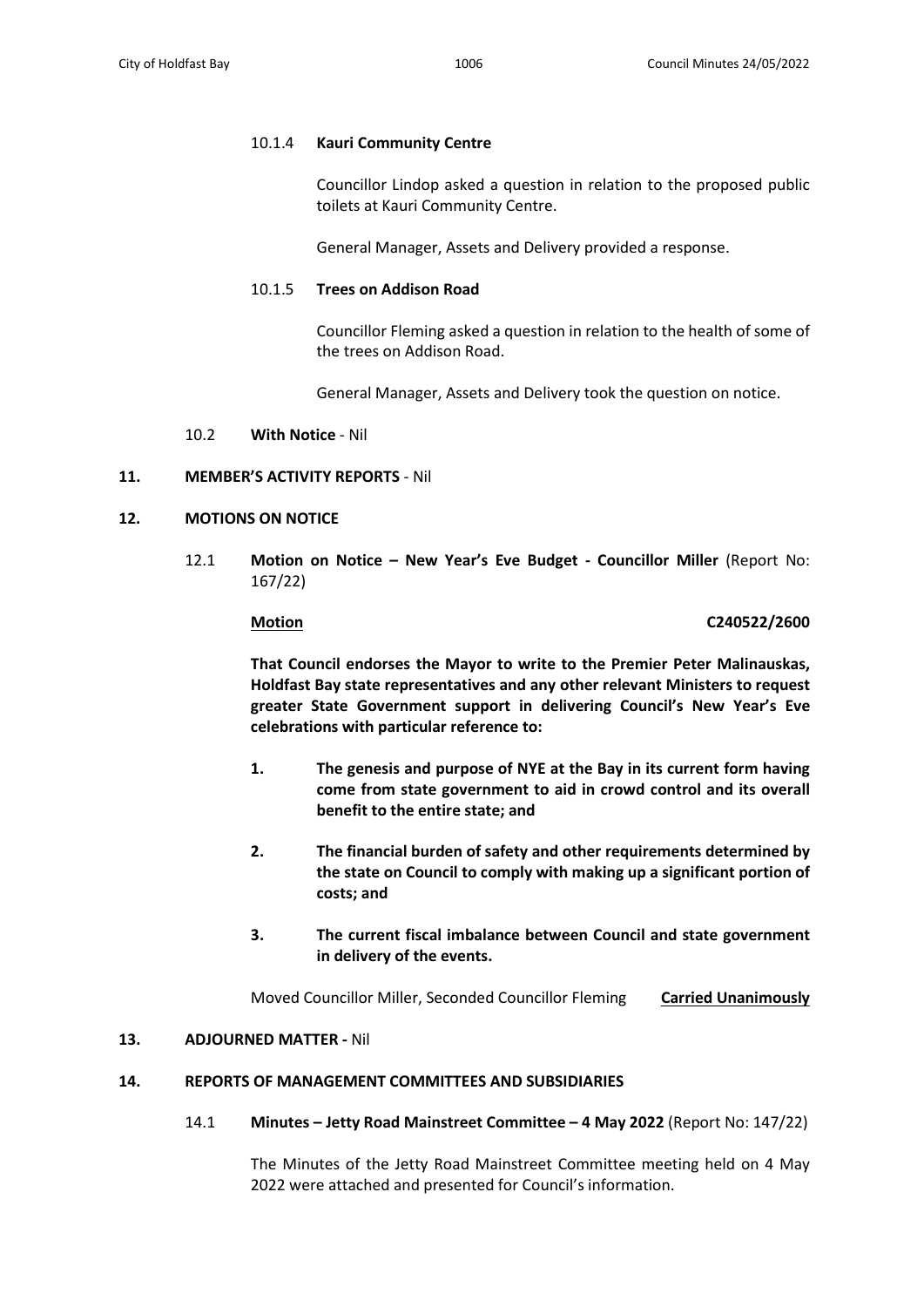Jetty Road Mainstreet Committee Agenda, Reports and Minutes are all available on Council's website and the meetings are open to the public.

**Motion C240522/2601**

**That Council notes the minutes of the Jetty Road Mainstreet Committee of 4 May 2022.**

Moved Councillor Abley, Seconded Councillor Miller **Carried Unanimously**

 14.2 **Information Report – Southern Region Waste Resource Authority Board Meeting - 2 May 2022** (Report No: 168/22)

> The information report of the Southern Region Waste Resource Authority (SRWRA) Board meeting held on 2 May 2022 were attached and provided for information.

### **Motion C240522/2602**

**That Council notes the Information Report of the Southern Region Waste Resource Authority Board meeting held on 2 May 2022.**

Moved Councillor Lindop, Seconded Councillor Fleming **Carried Unanimously**

 14.3 **Draft Minutes – Alwyndor Management Committee – 28 April 2022** (Report No: 171/22)

> The draft minutes of the Alwyndor Management Committee meeting held on 28 April 2022 were provided for information.

### **Motion C240522/2603**

**1. That the draft minutes of the Alwyndor Management Committee meeting held on 28 April 2022 be noted.**

### **RETAIN IN CONFIDENCE - Section 91(7) Order**

**2. That having considered Attachment 2 to Report No: 171/22 Draft Minutes - Alwyndor Management Committee – 28 April 2022 in confidence under section 90(2) and (3) (b) of the** *Local Government Act 1999***, the Council, pursuant to section 91(7) of the Act orders that Attachment 2 be retained in confidence for a period of 24 months and that this order be reviewed every 12 months.**

Moved Councillor Lonie, Seconded Councillor Snewin **Carried Unanimously**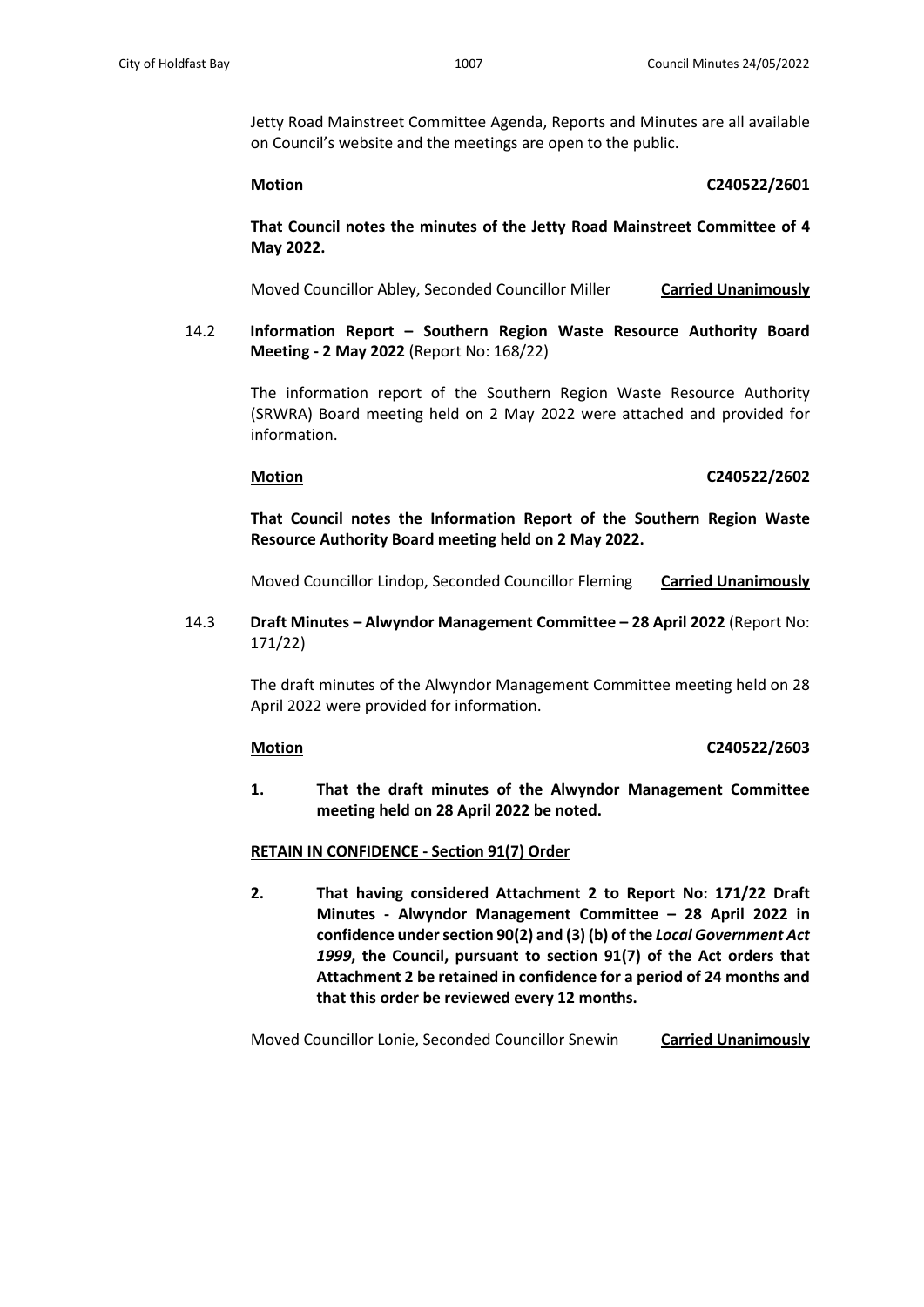## **15. REPORTS BY OFFICERS**

## 15.1 **Items in Brief** (Report No: 153/22)

After noting the report any items of interest were discussed and, if required, further motions proposed.

**Motion C240522/2604**

# **That the following items be noted and items of interest discussed:**

# **1. Local Government Transport Advisory Panel (LGTAP) – Call for Nominations**

Moved Councillor Lonie, Seconded Councillor Fleming **Carried Unanimously**

## 15.2 **Monthly Financial Report – 30 April 2022** (Report No: 165/22)

Attached were financial reports as at 30 April 2022. They comprised of a Funds Statement and a Capital Expenditure Report for Council's municipal activities and Alwyndor Aged Care. The adjusted forecast budget included the carried forward amount as approved by Council 24 August 2021 and the three quarterly budget updates approved by Council 26 October 2021, 8 February 2022 and 26 April 2022.

A revised forecast of Council's expected equity accounted share in Southern Region Waste Resource Authority (SRWRA) for 2021/22 resulted in an increase to the Municipal forecast operating surplus of \$273,650 to \$1,244,531.

Alwyndor forecasted an increase in their operating deficit of \$140,493 to \$1,126,113 principally due to additional COVID related expenditure but partially offset by related grant funding. Increased revenue due to higher than forecast growth in Support at Home services has required associated increases in employment and contractual expenditure. For Residential, generally there were higher acuity residents, reduced average stay time and increased clinical care costs.

Alwyndor estimated capital expenditure increased by \$348,508 to \$984,000 for the construction of kitchenettes as approved by Council (C120422/2572) and additional kitchen works. The total funding requirement for 2021/22 of \$733,235 will be funded from Alwyndor's existing cash reserves.

## **Motion C240522/2605**

- **1. That Council notes the fourth 2021/22 budget update for Council's municipal operations with an increase in the forecast operating surplus for 2021/22 of \$273,650 from \$970,881 to \$1,244,531.**
- **2. That Council notes the second 2021/22 budget update for Alwyndor operations including:**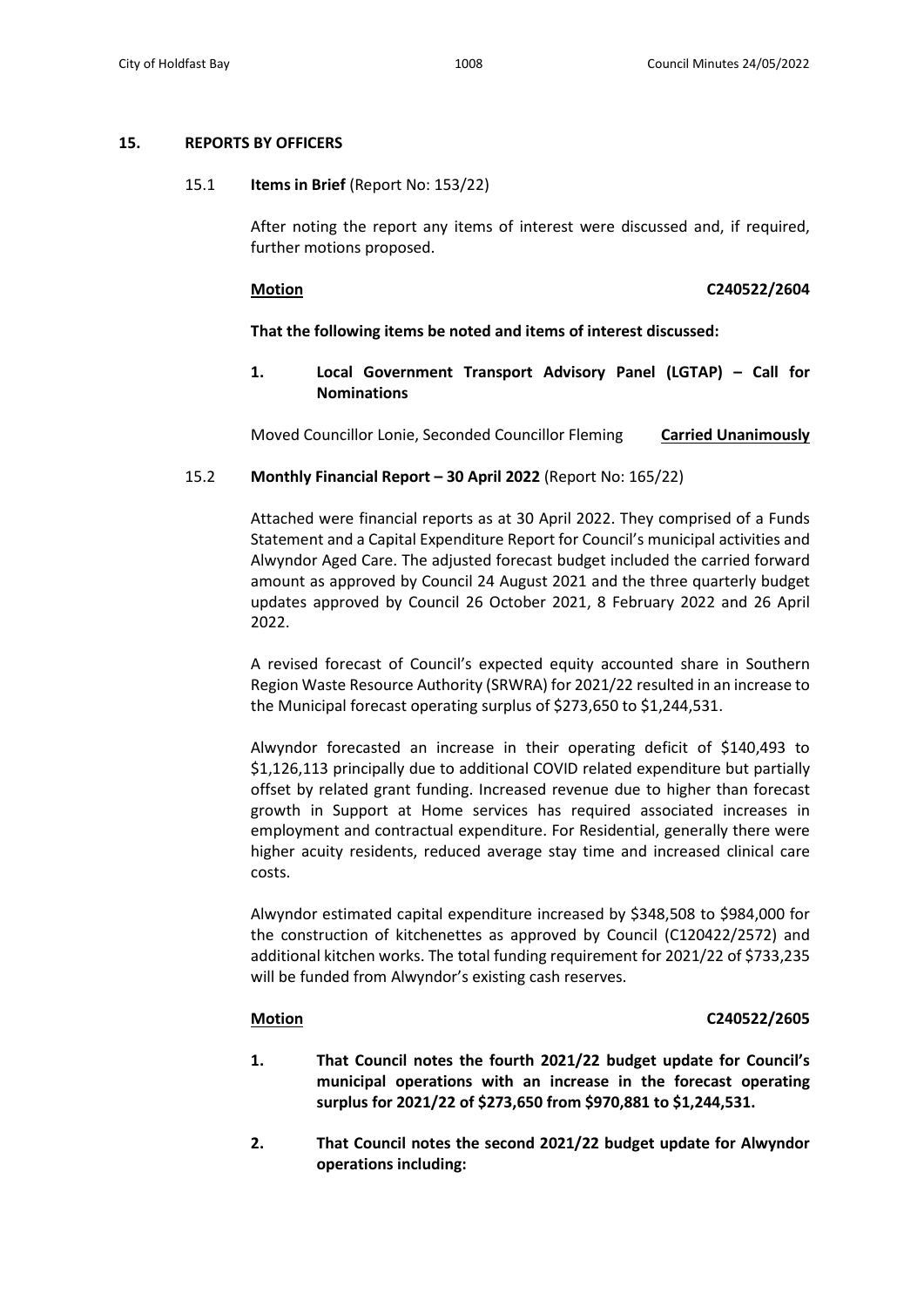- **(a) an increase in the forecast operating deficit for 2021/22 of \$140,493 from an operating deficit of \$985,620 to an operating deficit of \$1,126,113;**
- **(b) an increase in forecast capital expenditure for 2021/22 of \$348,508 from \$635,492 to \$984,000;**
- **(c) an increase in the forecast funding required for 2021/22 of \$613,559 from a funding requirement of \$119,676 to a funding requirement of \$733,235.**

Moved Councillor Snewin, Seconded Councillor Fletcher **Carried Unanimously**

## 15.3 **Art Deco Review** (Report No: 150/22)

The City of Holdfast Bay retains many examples of buildings in the Art Deco style, some of which remain undocumented or protected. On 27 April 2021 Council endorsed a motion to undertake a review of Art Deco style building across Holdfast Bay. Hosking Willis were engaged to undertake the review and completed their first draft of highlighted properties. This report recommended that Council note the work undertaken to date, and support the ongoing process to analyse the individual merits of each property as a means to determine whether formal heritage protection for each is warranted.

## **Motion C240522/2606**

- **1. That Council notes the first draft of the Art Deco Review provided as Attachment 1 to this report.**
- **2. That Administration proceed with the completion of the Art Deco Review, followed by a further report to Council with recommendations as to the most appropriate process for formally recognising and protecting all exemplary buildings of the Art Deco period.**

Moved Councillor Miller, Seconded Councillor Fleming **Carried Unanimously**

# 15.4 **Sturt River Linear Park Pathway** (Report No: 146/22)

A high level concept for the Sturt River Linear Park corridor between Pine Avenue and Tapleys Hill Road in Glenelg North was presented to the relevant stakeholders and the wider community between 17 February and 10 March 2022. This report presented the results of this engagement, which demonstrated overall support for the project. This report also sought approval on the concept design and proposed that Administration proceed to the next project phase of detailed design incorporating feedback received during the engagement process and from Elected Members.

**Motion C240522/2607**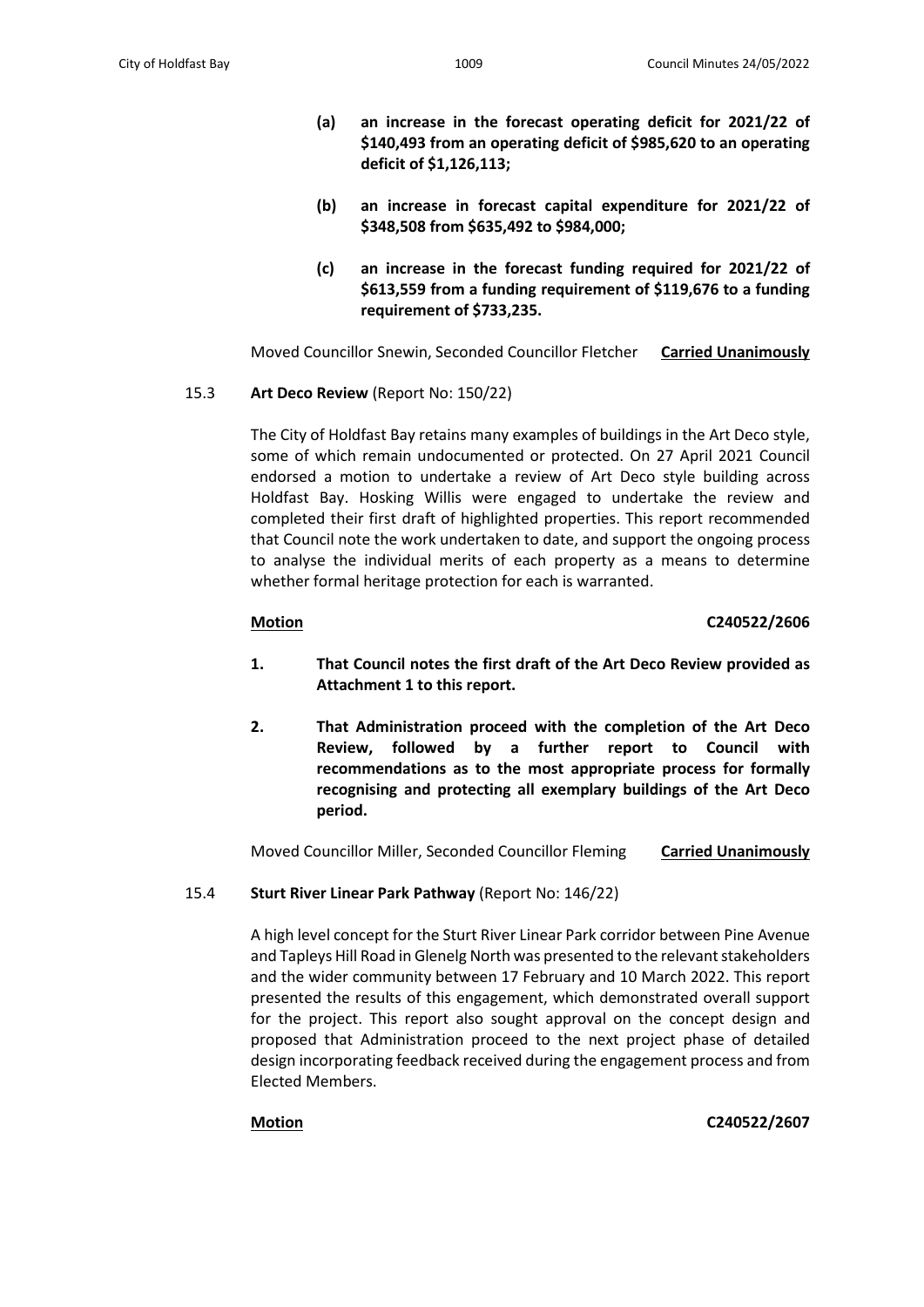# **That Council:**

- **1. notes the Engagement Summary Report regarding community consultation on the two concepts for the Sturt River Linear Park pathway; and**
- **2. approves the concept design for Sturt River Linear pathway, including Option 1 as the preferred path route through Fordham Reserve, and endorses Administration to proceed with detailed design for the project based on the key design moves from stakeholder engagement.**

Moved Councillor Patton, Seconded Councillor Chabrel **Carried Unanimously**

## 15.5 **Brighton Oval Sporting Clubs Lease Update** (Report No: 145/22)

The three Brighton Oval sporting clubs were required to provide Council with copies of the club's annual reports and audited financial statements for each financial year. They were also required to undertake an annual maintenance inspection of the premises in accordance with the maintenance schedule of the lease. A site inspection on 13 January 2022 found all three clubroom buildings were being maintained well and are generally in good condition with regards to repairs and maintenance, wear and tear. Despite some negative impact from COVID-19, each club returned very strong financial results, underpinned by strong bar sales, food and beverage and venue hire.

**Motion C240522/2608**

 **That Council:**

- **1. notes the audited financial reports for each Brighton Oval sporting club for the 2020/21 financial year; and**
- **2. notes the building maintenance summary for each clubroom building.**

Moved Councillor Snewin, Seconded Councillor Fleming **Carried Unanimously**

15.6 **Regulated Tree Removals – 24 Pier Street and 12 Hawkes Avenue, Glenelg East**  (Report No: 138/22)

Two trees that were both classified as regulated (any tree with a trunk circumference of 2.0m or more measured at a point 1.0m above natural ground level) under the *Planning, Development and Infrastructure Act 2016* required removal. A Norfolk Island pine (Araucaria heterophylla) at 5/24 Pier Street, Glenelg required removal because it was diseased and dying. A Eucalyptus species at 12 Hawkes Avenue, Glenelg East required removal because it had a poor form that, if left unattended, would increase risk to both pedestrians and nearby powerlines. The *Planning, Development and Infrastructure Act 2016* required a development application for the removal and Council's Tree Management Policy requires Council to provide landowner's consent for the application.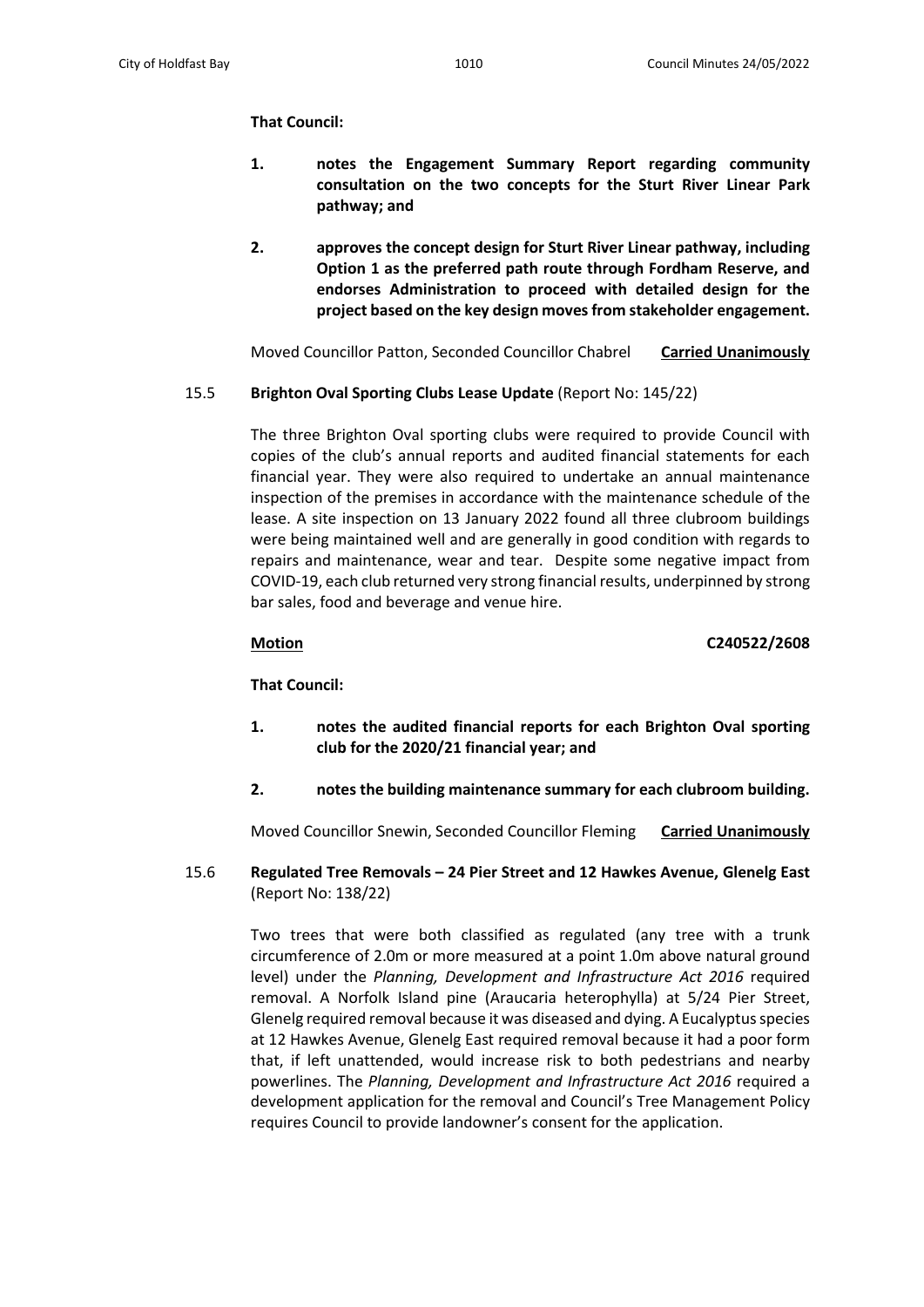### **Motion C240522/2609**

- **1. That Council provide landowner's consent for a development application for the removal of the Norfolk Island pine (Araucaria heterophylla) at 5/24 Pier Street, Glenelg; and**
- **2. That Council provide landowner's consent for a development application for the removal of a Eucalyptus species at 12 Hawkes Avenue, Glenelg East.**

Moved Councillor Miller, Seconded Councillor Lindop **Carried Unanimously**

15.7 **Intersection Treatment – Wattle Avenue and The Esplanade** (Report No: 152/22)

Council at its meeting on the 22 March 2022, resolved the following motion C220322/2567:

*That Administration bring back a report on the costs and wider traffic implications of the removal of the realigned T Intersection road treatments at the intersection of Esplanade/Wattle Avenue, Hove and increasing the width of the shared pathway on the western side.*

This request has been investigated, with the following report concluding that the current realigned T does not unduly encourage traffic along Wattle Avenue, and that the current arrangement correctly prioritises the flow of traffic to suit the majority of users. To prioritise traffic continuing along the Esplanade, is not recommended. Should Council wish to proceed with this realignment, design and civil construction costs were estimated at \$100,000.

## **Motion C240522/2610**

**That Council note the report to retain the intersection in its current arrangement.**

Moved Councillor Clancy, Seconded Councillor Fleming **Carried Unanimously**

## 15.8 **Jetty Road Mainstreet Committee Nominations** (Report No: 163/22)

The Jetty Road Mainstreet Committee (JRMC) comprises 11 members who are a mix of the Jetty Road Mainstreet Precinct (the Precinct) business owners who contribute to the separate rate levy, commercial property owners and Elected Members of Council. Four (4) resignations were received from existing Committee Members in March and April 2022. Business owners and owners of commercial property within the boundaries of the Precinct, who contribute to the separate rate levy were invited to nominate for one (1) of the vacant positions on the Jetty Road Mainstreet Committee. Nominations were open from 11 - 22 April 2022. The selection panel met in May and this report provided their recommendations for the appointment of the committee members to fill the four (4) vacancies until the end of the current term, 31 March 2023.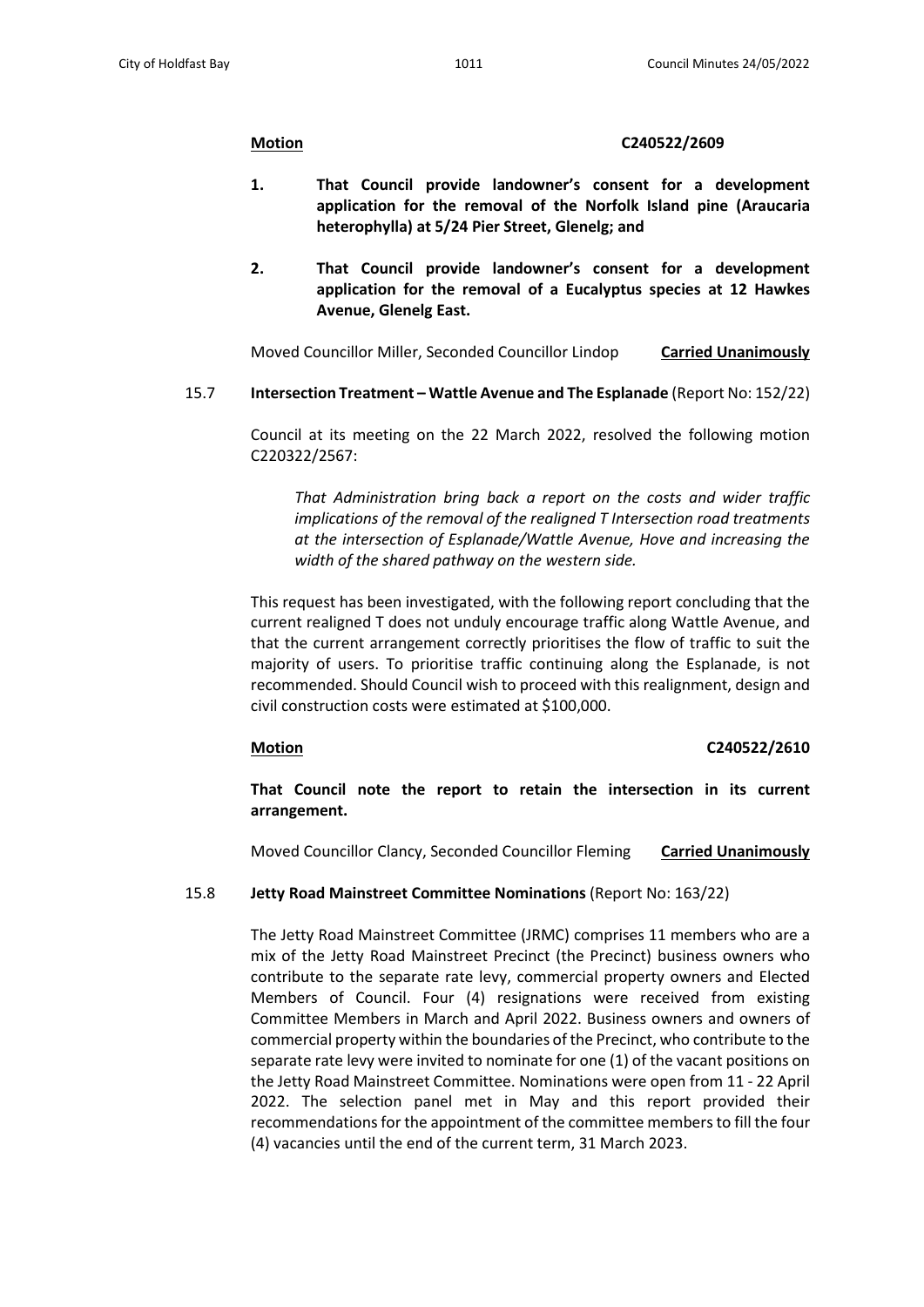## **Motion C240522/2611**

 **That Council:**

- **1. acknowledges the service of the outgoing JRMC committee members and the service of the outgoing Chair Mr Con Maios; and**
- **2. endorses the appointment of the following members to the Jetty Road Mainstreet Committee:** 
	- **Mr Brock Meuris, Terra & Sol;**
	- **Mr Chris Morley, Echelon Studio Architecture and Design;**
	- **Mr Damien Murphy, Glenelg Finance; and**
	- **Mr Jason Rayment, Smart Hearing Solutions**

Moved Councillor Miller, Seconded Councillor Abley **Carried Unanimously**

# 15.9 **McGregor Tan Tourism Omnibus Report 2021** (Report No: 149/22)

McGregor Tan were commissioned by the City of Holdfast Bay to undertake research in September 2021; collecting data in relation to visitation, expenditure, consumer support and future opportunities for Holdfast Bay. This report provided an overview of the results outlined in their overall report.

## **Motion C240522/2612**

# **That Council notes this report.**

Moved Councillor Lindop, Seconded Councillor Miller **Carried Unanimously**

## **16. RESOLUTIONS SUBJECT TO FORMAL MOTIONS -** Nil

## **17. URGENT BUSINESS – SUBJECT TO THE LEAVE OF THE MEETING**

17.1 Councillor Miller sought to bring forward a motion without notice. The Mayor deemed the matter was one of urgency and accepted the motion.

# **Motion C240522/2613**

**That Council write a letter to Louise Miller Frost MP congratulating her on winning the seat of Boothby at the Federal Election.**

Moved Councillor Miller, Seconded Councillor Clancy **Carried Unanimously**

## **18. ITEMS IN CONFIDENCE**

18.1 **Tramside Kiosk Extension of Lease** (Report No: 105/22)

 **Motion – Exclusion of the Public – Section 90(3)(b & d) Order C240522/2614**

**1. That pursuant to Section 90(2) of the** *Local Government Act 1999* **Council hereby orders that the public be excluded from attendance at this meeting with the exception of the Chief Executive Officer and Staff**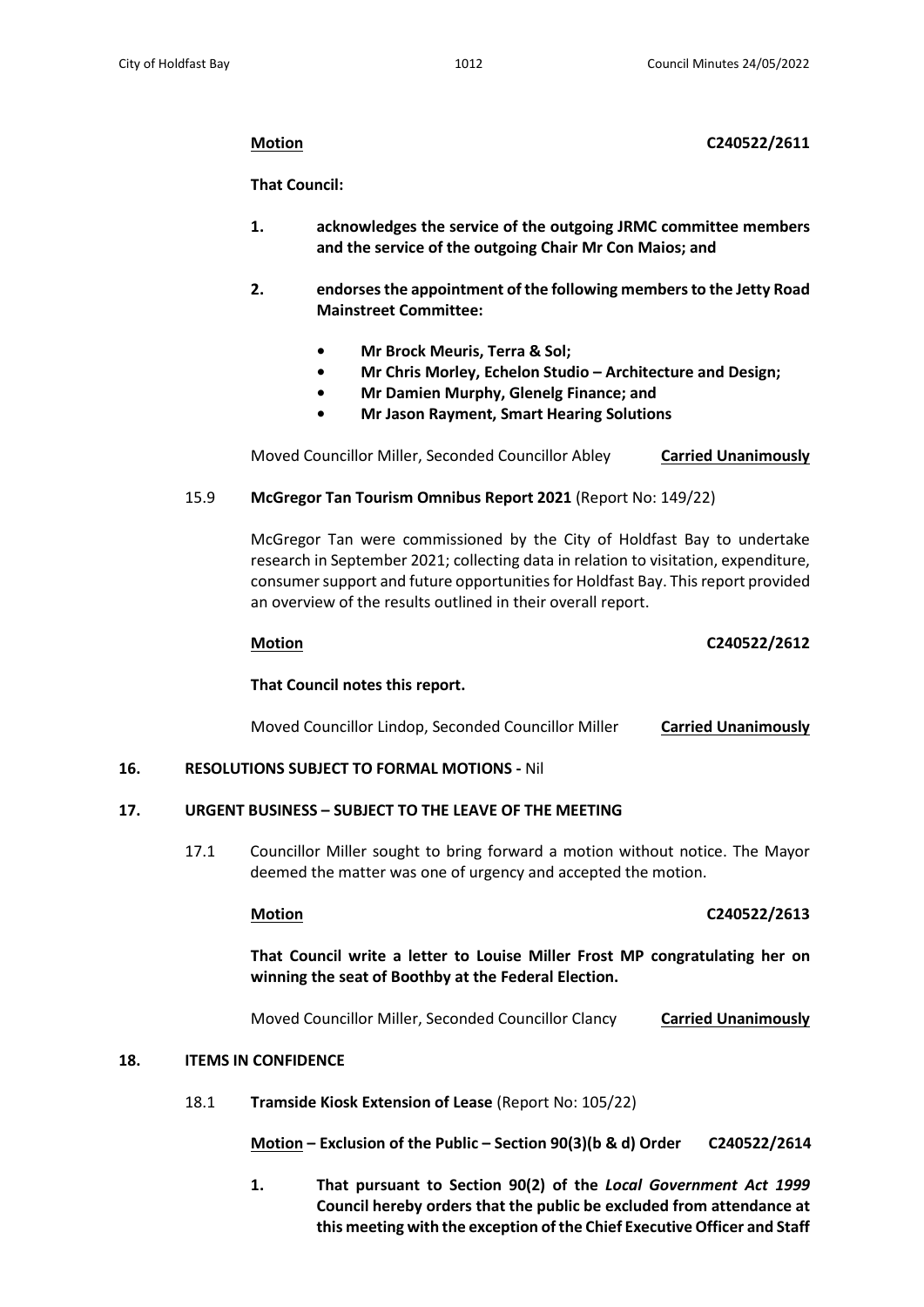**in attendance at the meeting in order to consider Report No: 105/22 Tramside Kiosk Extension of Lease in confidence.**

- **2. That in accordance with Section 90(3) of the** *Local Government Act 1999* **Council is satisfied that it is necessary that the public be excluded to consider the information contained in Report No: 105/22 Tramside Kiosk Extension of Lease on the following grounds:**
	- **b. pursuant to section 90(3)(b) of the Act, the information to be received, discussed or considered in relation to this Agenda Item is information the disclosure of which would prejudice the commercial position of the Council; and**
	- **d. pursuant to section 90(3)(d) of the Act, the information to be received, discussed or considered in relation to this Agenda Item is commercial information of a confidential nature (not being a trade secret) the disclosure of which could reasonably be expected to prejudice the commercial position of the person who supplied the information.**

**In addition, the disclosure of this information would, on balance, be contrary to the public interest. The public interest in public access to the meeting has been balanced against the public interest in the continued non-disclosure of the information. The benefit to the public at large resulting from withholding the information outweighs the benefit to it of disclosure of the information.** 

**3. The Council is satisfied, the principle that the meeting be conducted in a place open to the public, has been outweighed by the need to keep the information or discussion confidential.**

Moved Councillor Lindop, Seconded Councillor Fletcher **Carried Unanimously**

## **RETAIN IN CONFIDENCE - Section 91(7) Order C240522/2615**

**4. That having considered Agenda Item 18.1 Tramside Kiosk Extension of Lease (Report No: 105/22) in confidence under section 90(2) and (3)(b & d) of the** *Local Government Act 1999***, the Council, pursuant to section 91(7) of that Act orders that the Report, Attachment and Minutes be retained for the duration of the approved lease period (provided always that the release of the Report and Minutes is subject to the redaction of any financial information contained therein).**

Moved Councillor Patton, Seconded Councillor Abley **Carried Unanimously**

# **Conflict of Interest**

Councillor Fleming declared a perceived conflict of interest for Item 18.2 Seacliff Plaza Amenities and beach Access (Report No: 151/22). The nature of the perceived conflict of interest (pursuant to Section 75 and 75A of the *Local Government Act 1999)* was that she is a member of the Council Assessment Panel which may consider this item.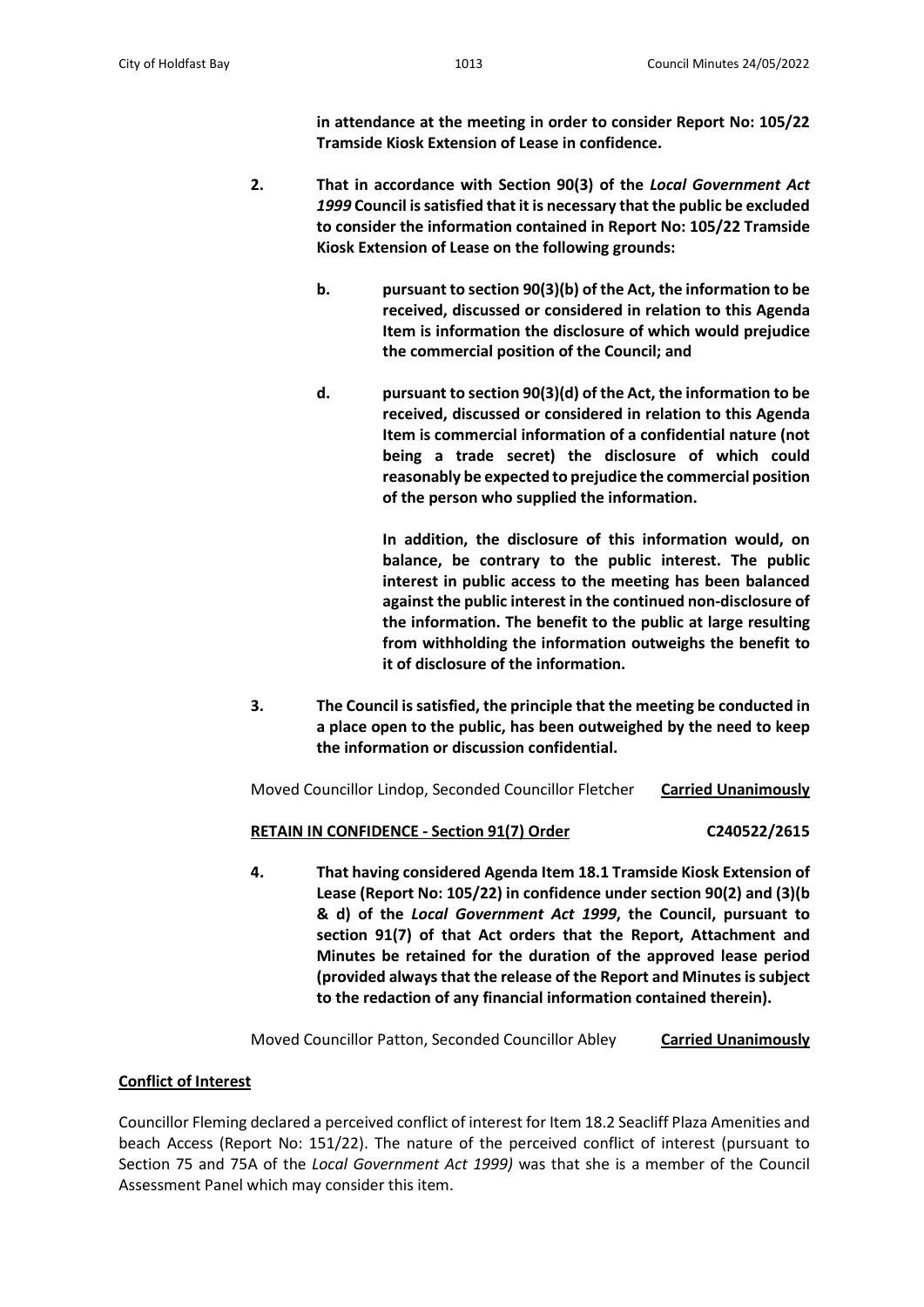Councillor Fleming dealt with the perceived conflict of interest by making it known and leaving the meeting at 7.44 pm.

## 18.2 **Seacliff Plaza Amenities and Beach Access** (Report No: 151/22)

 **Motion – Exclusion of the Public – Section 90(3)(i) Order C240522/2616**

- **1. That pursuant to Section 90(2) of the** *Local Government Act 1999* **Council hereby orders that the public be excluded from attendance at this meeting with the exception of the Chief Executive Officer and Staff in attendance at the meeting in order to consider Report No: 151/22 Seacliff Plaza Amenities and Beach Access Concept Approval in confidence.**
- **2. That in accordance with Section 90(3) of the** *Local Government Act 1999* **Council is satisfied that it is necessary that the public be excluded to consider the information contained in Report No: 151/22 Seacliff Plaza Amenities and Beach Access Concept Approval on the following grounds:**
	- **i. pursuant to section 90(3)(i) of the Act, the information to be received, discussed or considered in relation to this Agenda Item is information relating to litigation that the Council believes on reasonable grounds will take place involving the Council or an employee of the Council**
- **3. The Council is satisfied, the principle that the meeting be conducted in a place open to the public, has been outweighed by the need to keep the information or discussion confidential.**

Moved Councillor Lonie, Seconded Councillor Lindop **Carried Unanimously**

**Motion C240522/2617**

 **That Council:** 

- **1. approves Concept Option 1 Seacliff Amenities Building and Beach Access provided in Attachment 1 of this report;**
- **2. provide Land Owner Consent for Option 1 Seacliff Amenities building and Beach Access design as per Attachment 1 of this report to be built on the existing toilet building site as proposed and to submitted the development application for approval; and**
- **3. approves the Concept design in Attachment 1 of this report, post Development Assessment approval, to be constructed in the low season of 2023.**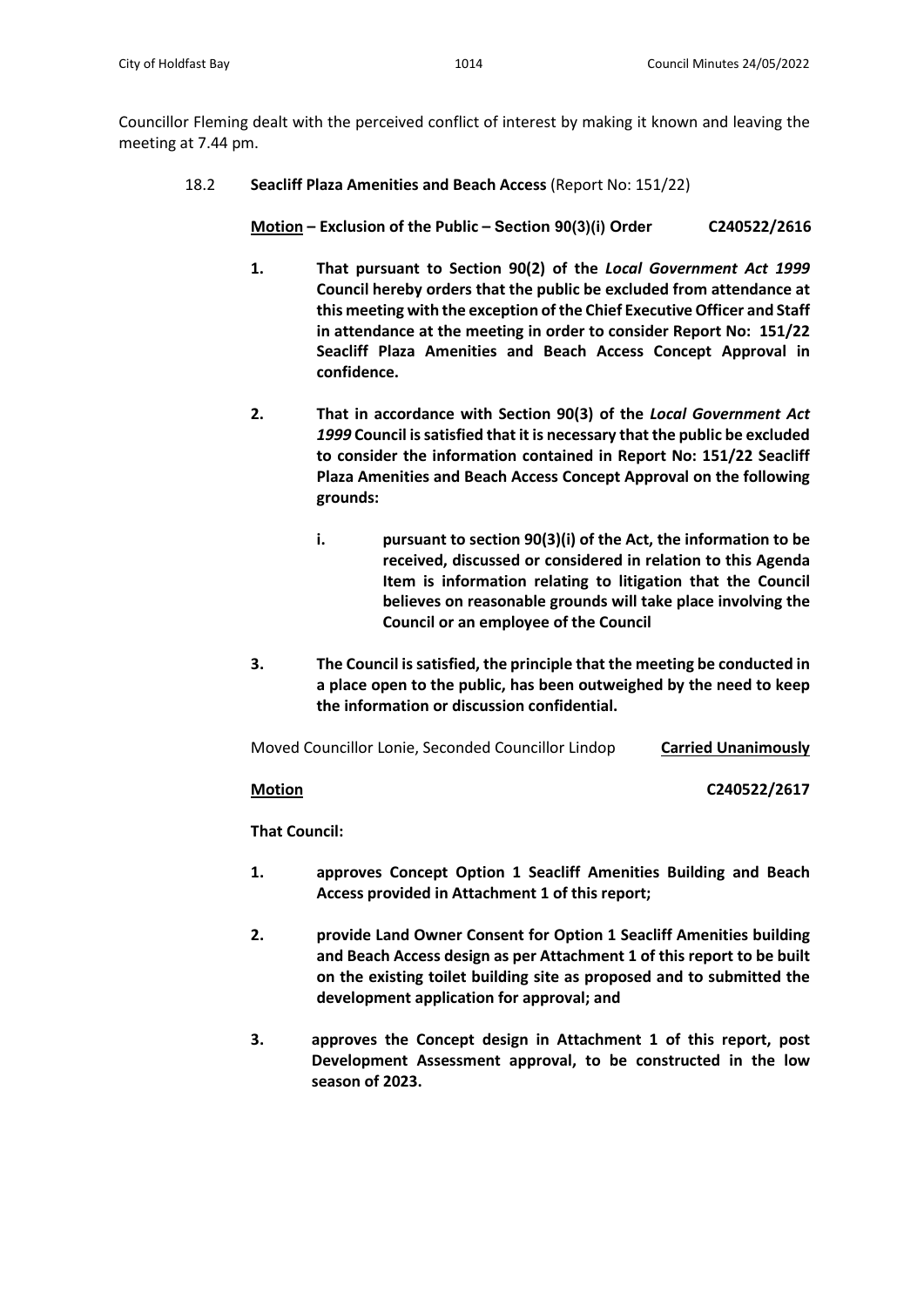## **RETAIN IN CONFIDENCE - Section 91(7) Order**

**4. That having considered Agenda Item 18.2 151/22 Seacliff Plaza Amenities and Beach Access Concept Approval in confidence under section 90(2) and (3)(i) of the Local Government Act 1999, the Council, pursuant to section 91(7) of that Act orders that the Report and Attachment 5 be retained in confidence until the construction of the project is complete and that this order be reviewed every 12 months.**

Moved Councillor Lindop, Seconded Councillor Lonie **Carried Unanimously**

Cr Fleming re-joined the chamber at 7.59pm.

18.3 **Feedback on ESCOSA Proposed Framework and Approach - S122 Strategic Management Plan Advice Scheme** (Report No: 170/22)

 **Motion – Exclusion of the Public – Section 90(3)(i) Order C240522/2618**

- **1. That pursuant to Section 90(2) of the** *Local Government Act 1999* **Council hereby orders that the public be excluded from attendance at this meeting with the exception of the Chief Executive Officer and Staff in attendance at the meeting in order to consider Report No: 170/22 Feedback on ESCOSA Proposed Framework and Approach - s122 Strategic Management Plan Advice Scheme in confidence.**
- **2. That in accordance with Section 90(3) of the** *Local Government Act 1999* **Council is satisfied that it is necessary that the public be excluded to consider the information contained in Report No: 170/22 Feedback on ESCOSA Proposed Framework and Approach - s122 Strategic Management Plan Advice Scheme on the following grounds:**
	- **j. pursuant to section 90(3)(j) of the Act, the information to be received, discussed or considered in relation to this Agenda Item is information of a confidential nature the disclosure of which would divulge information provided on a confidential basis by a public authority, being the Local Government Association of SA (LGA).**

**In addition, the disclosure of this information would, on balance, be contrary to the public interest because it is in the public interest for the Council to be able to communicate on a confidential basis with the LGA about proposed sector advocacy and thereby act cooperatively with the LGA in achieving positive outcomes for the local government sector. The public interest in public access to the meeting has been balanced against the public interest in the continued non-disclosure of the information. The benefit to the public at large resulting from withholding the information outweighs the benefit to it of disclosure of the information.**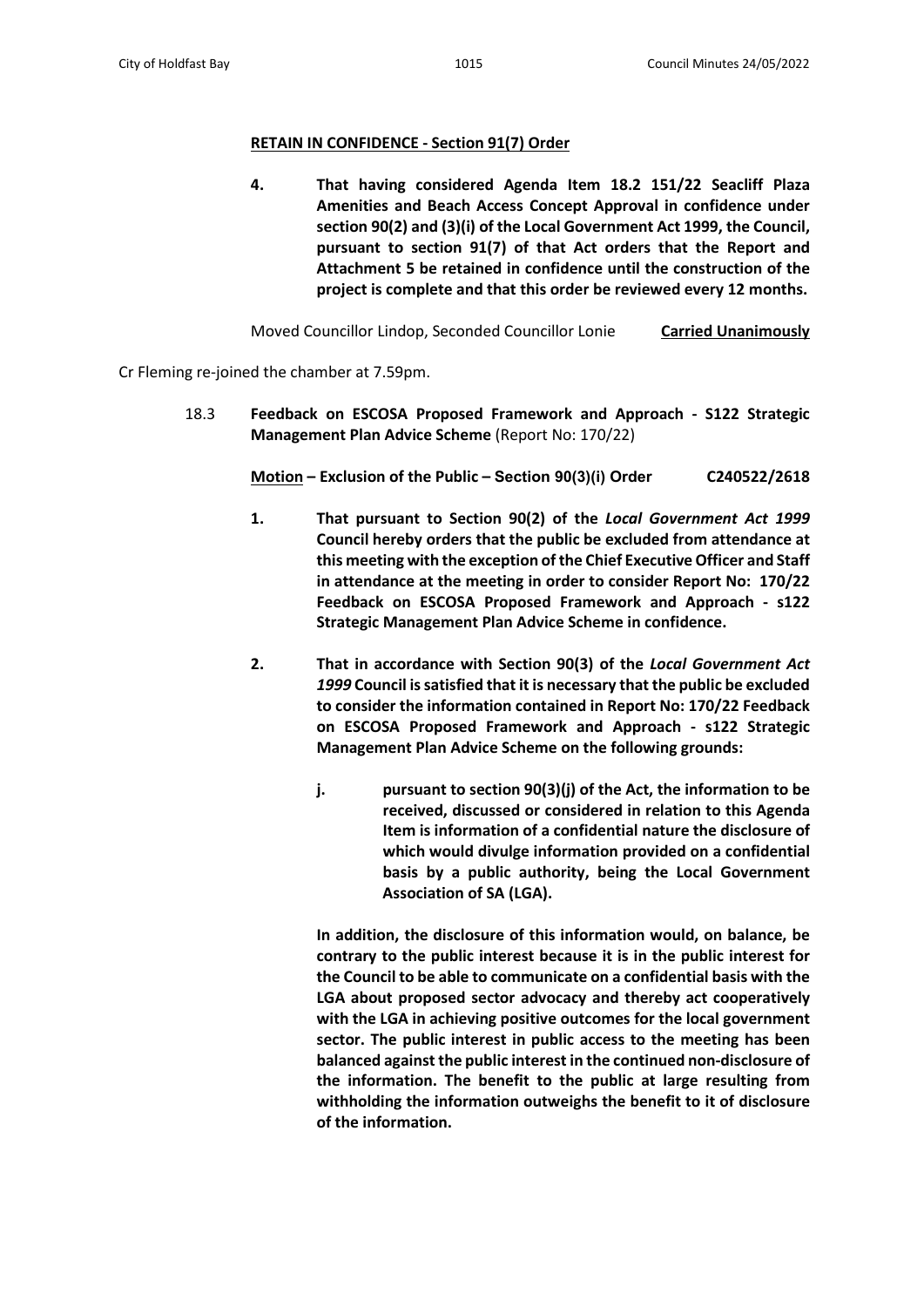**3. The Council is satisfied, the principle that the meeting be conducted in a place open to the public, has been outweighed by the need to keep the information or discussion confidential.**

Moved Councillor Miller, Seconded Councillor Lonie **Carried Unanimously**

 **Motion C240522/2619**

 **That Council**

- **1. note the Draft Framework and Approach for the Local Government Rates Oversight Scheme issued by ESCOSA as provided as Attachment 1;**
- **2. note the LGA Consultation Paper on the Scheme provided as Attachment 2: and**
- **3. endorse the proposed content for a submission on behalf of Council as provided in Attachment 3 and authorise the Chief Executive Officer to submit it to ESCOSA, copied to the LGA, on Council's behalf.**

## **RETAIN IN CONFIDENCE - Section 91(7) Order**

**4. That having considered Agenda Item 18.3 Feedback on ESCOSA Proposed Framework and Approach - S122 Strategic Management Plan Advice Scheme (Report No: 170/22) in confidence under section 90(2) and (3)(j) of the** *Local Government Act 1999***, the Council, pursuant to section 91(7) of that Act orders that the Report and Attachment 2 be retained in confidence until 30 June 2022.**

Moved Councillor Lonie, Seconded Councillor Clancy **Carried Unanimously**

# 18.4 **Purchasing Exemption – Alwyndor** (Report No: 166/22)

**Motion – Exclusion of the Public – Section 90(3)(d) Order C240522/2620**

- **1. That pursuant to Section 90(2) of the** *Local Government Act 1999* **Council hereby orders that the public be excluded from attendance at this meeting with the exception of the Chief ExecutiveOfficer and Staff in attendance at the meeting in order to consider Report No: 166/22 Purchasing Exemption - Alwyndor in confidence.**
- **2. That in accordance with Section 90(3) of the** *Local Government Act 1999* **Council is satisfied that it is necessary that the public be excluded to consider the information contained in Report No: 166/22 Purchasing Exemption - Alwyndor on the following grounds:**
	- **d. pursuant to section 90(3)(d) of the Act, the information to be received, discussed or considered in relation to this Agenda Item is commercial information of a confidential nature (not being a trade secret) the disclosure of which could reasonably be expected to prejudice the commercial position of the person who supplied the information, in that it would reveal commercial information belonging to the supplier.**